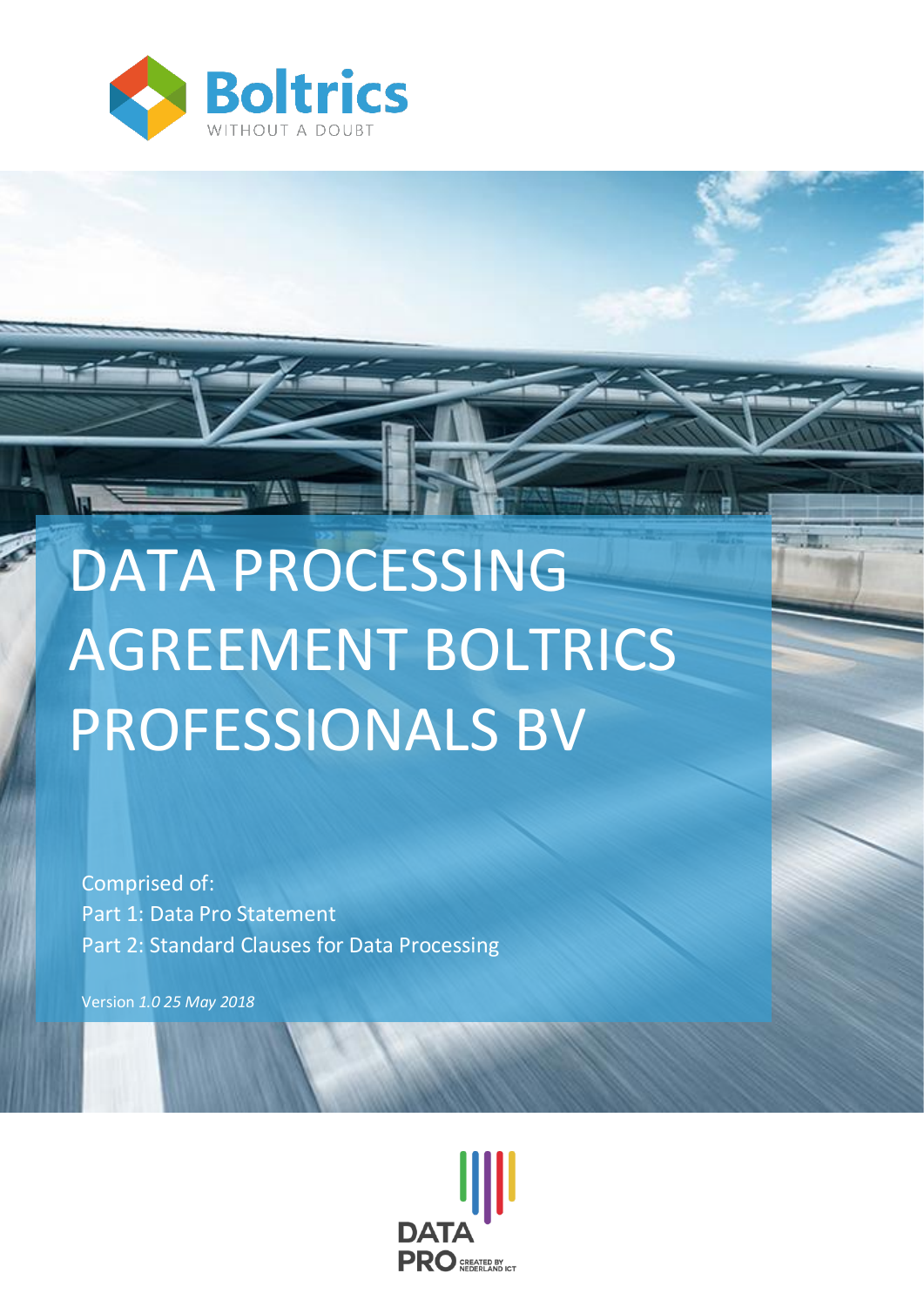# PART 1: DATA PRO STATEMENT

**Along with the Standard Clauses for Data Processing, this Data Pro Statement constitutes the data processing agreement for the product or service provided by Boltrics Professionals BV.**

### GENERAL INFORMATION

1. This Data Pro Statement was drawn up by:

Boltrics Professionals BV, Galileïlaan 23b, 6716 BP Ede, The Netherlands If you have any queries about this Data Pro Statement or data protection in general, please contact our Data Protection Officer via finance@boltrics.nl.

#### 2. This Data Pro Statement will enter into force on 25 May 2018

We regularly revise the security measures outlined in this Data Pro Statement to ensure that we are always fully prepared and up to date with regard to data protection. We share the latest version of this document via our website.

3. This Data Pro Statement applies to the following products and services provided by **Boltrics** 

Microsoft Dynamics NAV and Boltrics software for logistics service providers which Boltrics offers to her customers.

#### 4. Description of Boltrics' product and/or services

Boltrics offers a software solution that contains specific functionality for logistics service providers. A total solution developed for and by the branch, whereby the Microsoft base ensures that your software continues to works seamlessly with the latest technological developments.

#### 5. Intended use

#### Our products were designed and built to process the following types of data:

All data to be able to carry out and support logistic processes in the field of WMS, TMS, FMS, and Finance.

When this product/service was designed, the possibility that it would be used to process special categories of personal data or data regarding criminal convictions and offenses was not taken into account. It is up to the client to determine whether or not it will use the aforementioned product or service to process such data.

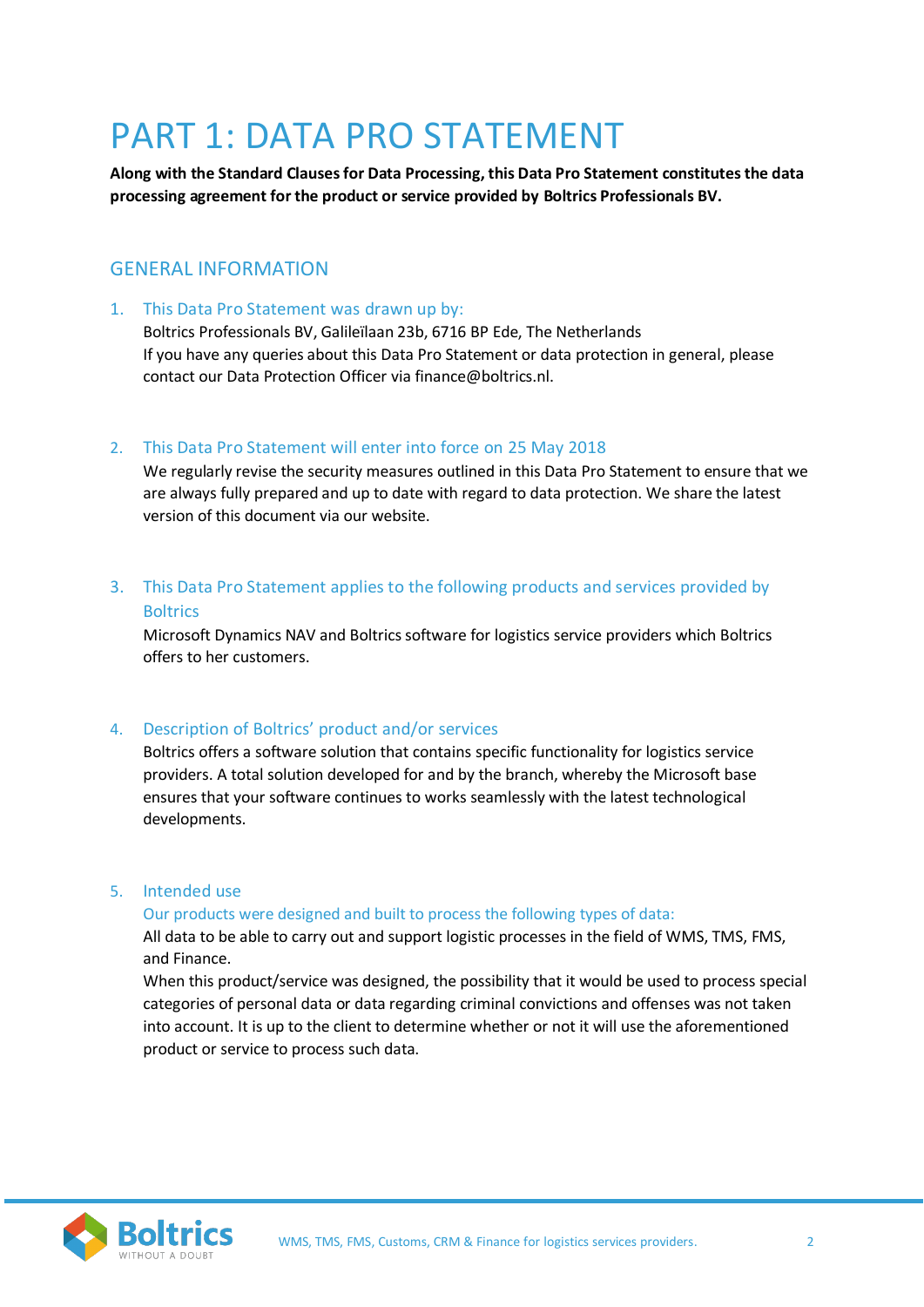- 6. Boltrics uses the standard Microsoft designs in its products to apply privacy by design.
- 7. Boltrics adheres to the Data Processing Standard Clauses as part of the data processing agreement, which can be found in part 2 of this document.
- 8. Boltrics will process the personal data provided by its clients within and outside the EU/EEA.
- 9. Boltrics will support its clients in the following way when they receive requests from data subjects

On request of the person concerned: Insight where and what personal data are stored, with what purpose and duration.

#### 10. Boltrics uses your data as described below.

You can provide us with the correct contact details per subject.

- The administration processes your data for invoicing, contracts, and the like. If invoices are not met, even after multiple reminders, Boltrics can engage third parties. In that case, your data will also be provided to these third parties, insofar as this is necessary for the collection of the claim.
- The Purchasing Department communicates with suppliers the contact details you provide us.
- The Marketing and Sales department processes your data for personalized information for marketing and sales activities.
- The Customer Success department processes your data to effectively address your questions and issues.
- The Implementation department processes your data to effectively implement our software solutions. For example the name and contact details of core users and steering committee members.
- The Integration department processes your data in order to be able to make effective integrations with your partners. If you provide personal details of these partners to Boltrics, you are responsible for the explicit consent of these partners.
- The Support department processes your personal data in order to be able to solve incidents effectively.
- If you provide personal data of your partners to Boltrics, for example IT service providers, you are responsible for the express consent of these partners.

#### 11. How long does Boltrics store your data?

Boltrics does not store your data longer than legally permitted and is necessary for the purposes for which your data is processed. How long certain data is stored depends on the nature of the data and the purposes for which it is processed. The storage period can, therefore, differ per goal.

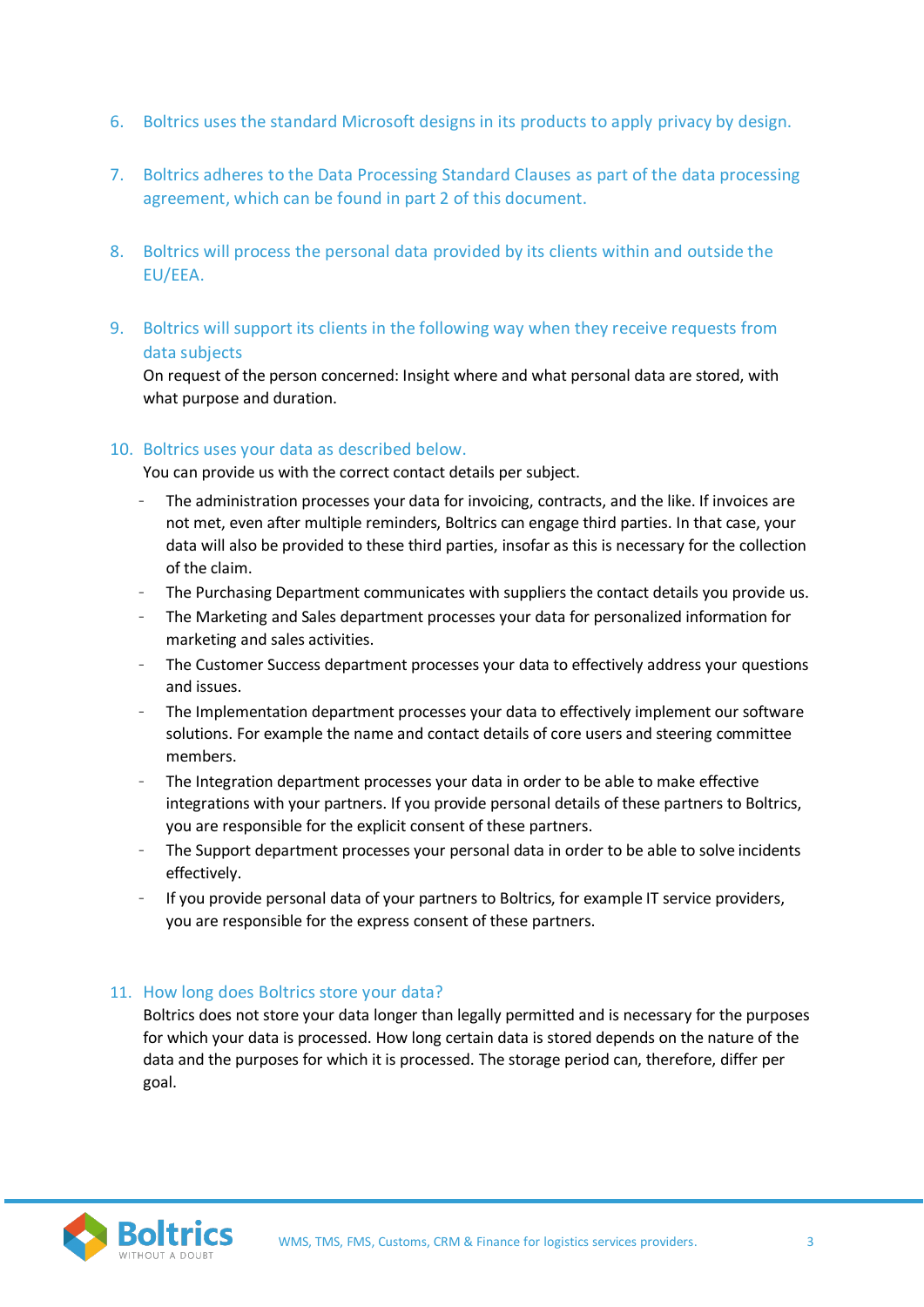#### 12. Correction of data

You have the right to have your personal data corrected if they are incorrect. You can contact us via finance@boltrics.nl. You will receive written reply within four weeks.

#### 13. Sharing your data with third parties

Boltrics does not sell your data to third parties for marketing, sales and/or other business activities.

#### SECURITY POLICY

- 14. Boltrics has implemented the following security measures to protect its product or service:
	- Centralization and unambiguity of access to customer environments;
	- Insight into who/when has access.

# DATA LEAK PROTOCOL

15. In the unfortunate event that something does go wrong, Boltrics will follow a data breach protocol to ensure that clients are notified of incidents and the Dutch Data Protection Authority will be informed of these incidents.

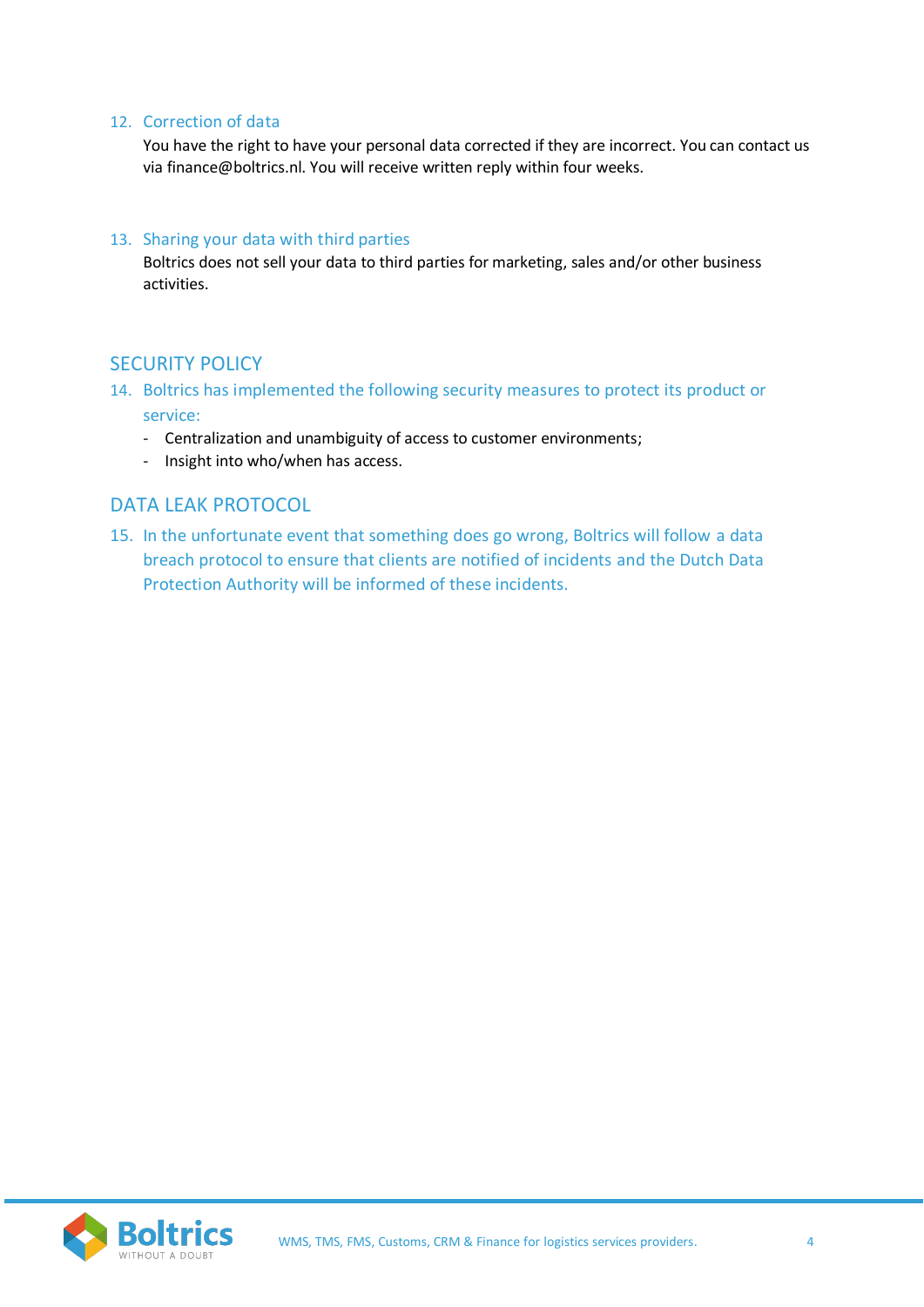# PART 2: STANDARD CLAUSES FOR DATA PROCESSING

*Version: January 2018*

*Along with the Data Pro Statement, these standard clauses constitute the data processing agreement. They also constitute an annex to the Agreement and to the appendices to this Agreement, e.g. any general terms and conditions which may apply.*

# ARTICLE 1. DEFINITIONS

The following terms have the following meanings ascribed to them in the present Standard Clauses for Data Processing, in the Data Pro Statement and in the Agreement :

- 1.1 **Dutch Data Protection Authority (AP):** the regulatory agency outlined in Section 4.21 of the GDPR.
- **1.2 GDPR:** the General Data Protection Regulation.
- **1.3 Data Processor:** the party which, in its capacity as an ICT supplier, processes Personal Data on behalf of its Client as part of the performance of the Agreement.
- **1.4 Data Pro Statement:** a statement issued by the Data Processor in which it provides information on the intended use of its product or service, any security measures which have been implemented, sub-processors, data breach, certification and dealing with the rights of Data Subjects, among other things.
- **1.5 Data Subject:** a natural person who can be identified, directly or indirectly.
- **1.6 Client:** the party on whose behalf the Data Processor processes Personal Data. The Client may be either the controller (the party who determines the purpose and means of the processing) or another data processor.
- **1.7 Agreement:** the agreement concluded between the Client and the Data Processor, on whose basis the ICT supplier provides services and/or products to the Client, the data processing agreement being part of this agreement.
- **1.8 Personal Data any** and all information regarding a natural person who has been or can be identified, as outlined in Article 4.1 of the GDPR, processed by the Data Processor to meet its requirements under the Agreement.
- 1.9 **Data Processing Agreement:** the present Standard Clauses for Data Processing, which, along with the Data Processor's Data Pro Statement (or similar such information), constitute the data processing agreement within the meaning of Article 28.3 of the GDPR.

# ARTICLE 2. GENERAL PROVISIONS

- 2.1 The present Standard Clauses for Data Processing apply to all Personal Data processing operations carried out by the Data Processor in providing its products and services, as well as to all Agreements and offers. The applicability of the Client's data processing agreements is expressly rejected.
- 2.2 The Data Pro Statement, and particularly the security measures outlined in it, may be adapted from time to time to changing circumstances by the Data Processor. The Data Processor will notify the Client in the event of significant revisions. If the Client cannot

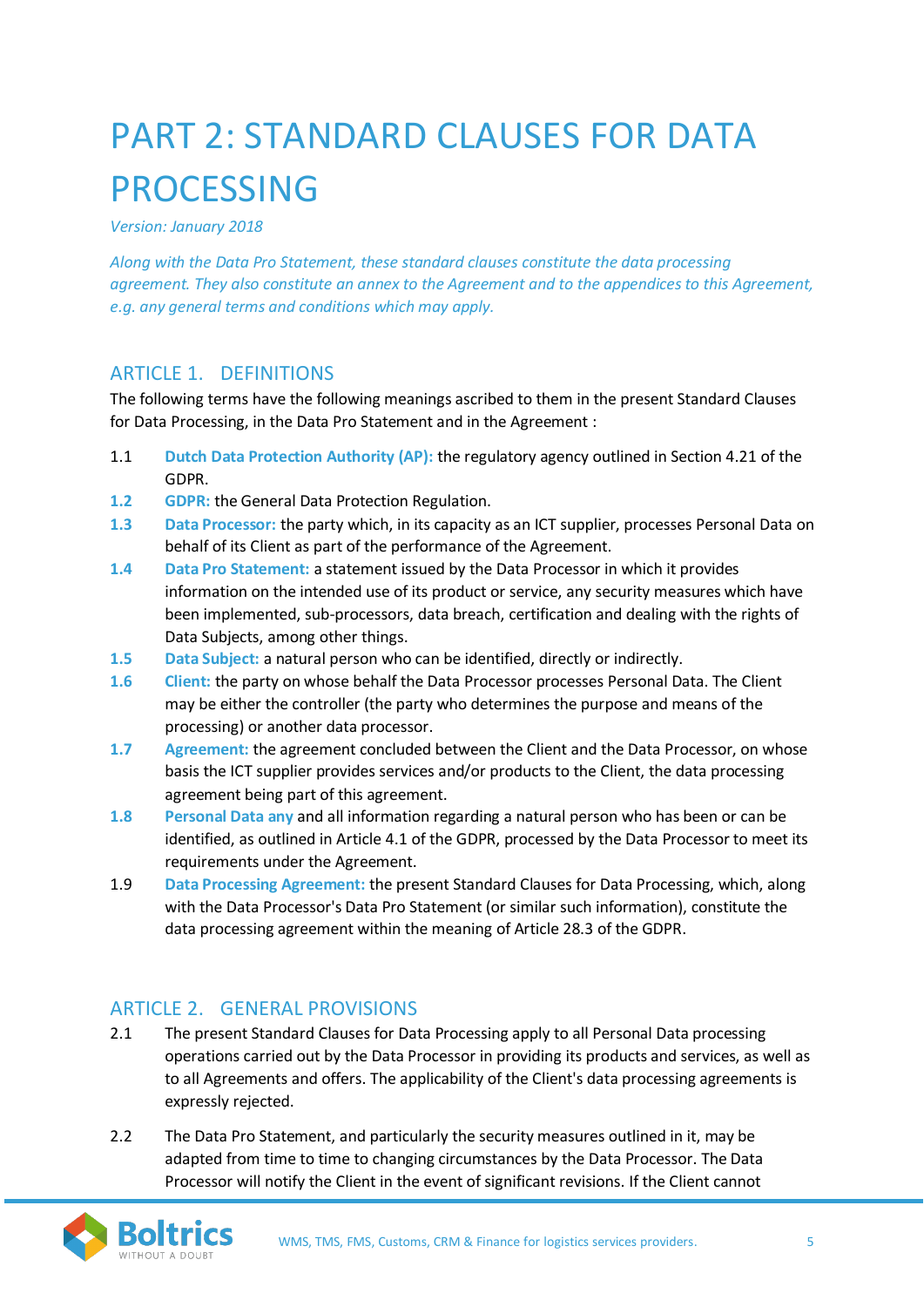reasonably agree to the revisions, the Client will be entitled to terminate the data processing agreement in writing, stating its reasons for doing so, within thirty days of having been served notice of the revisions.

- 2.3 The Data Processor will process the Personal Data on behalf and on behalf of the Client, in accordance with the written instructions provided by the Client and accepted by the Data Processor.
- 2.4 The Client or its customer will serve as the controller within the meaning of the GDPR, will have control over the processing of the Personal Data and will determine the purpose and means of processing the Personal Data.
- 2.5 The Data Processor will serve as the processor within the meaning of the GDPR and will therefore not have control over the purpose and means of processing the Personal Data, and will not make any decisions on the use of the Personal Data and other such matters.
- 2.6 The Data Processor will give effect to the GDPR as laid down in the present Standard Clauses for Data Processing, the Data Pro Statement and the Agreement. It is up to the Client to judge, on the basis of this information, whether the Data Processor is providing sufficient guarantees with regard to the implementation of appropriate technical and organizational measures so as to ensure that the processing operations meet the requirements of the GDPR and that Data Subjects' rights are sufficiently protected.
- 2.7 The Client will guarantee to the Data Processor that it acts in accordance with the GDPR, that it provides a high level of protection for its systems and infrastructure at all time, that the nature, use and/or processing of the Personal Data are not unlawful and that they do not violate any third party's rights.
- 2.8 Administrative fines imposed on the Client by the Dutch Data Protection Authority will not be able to be recouped from the Data Processor, except in the event of willful misconduct or gross negligence on the part of the Data Processor's management team.

### ARTICLE 3. SECURITY

- 3.1 The Data Processor will implement the technical and organizational security measures outlined in its Data Pro Statement. In implementing the technical and organizational security measures, the Data Processor will take into account the state of the art and the costs of implementation, as well as the nature, scope, context and purposes of the processing operations and the intended use of its products and services, the risks inherent in processing the data and risks of various degrees of likelihood and severity to the rights and freedoms of Data Subjects that are to be expected considering the nature of the intended use of the Data Processor's products and services.
- 3.2 Unless explicitly stated otherwise in the Data Pro Statement, the product or service provided by the Data Processor will not be equipped to process special categories of personal data or data relating to criminal convictions and offenses.
- 3.3 The Data Processor seeks to ensure that the security measures it will implement are appropriate for the manner in which the Data Processor intends to use the product or service.

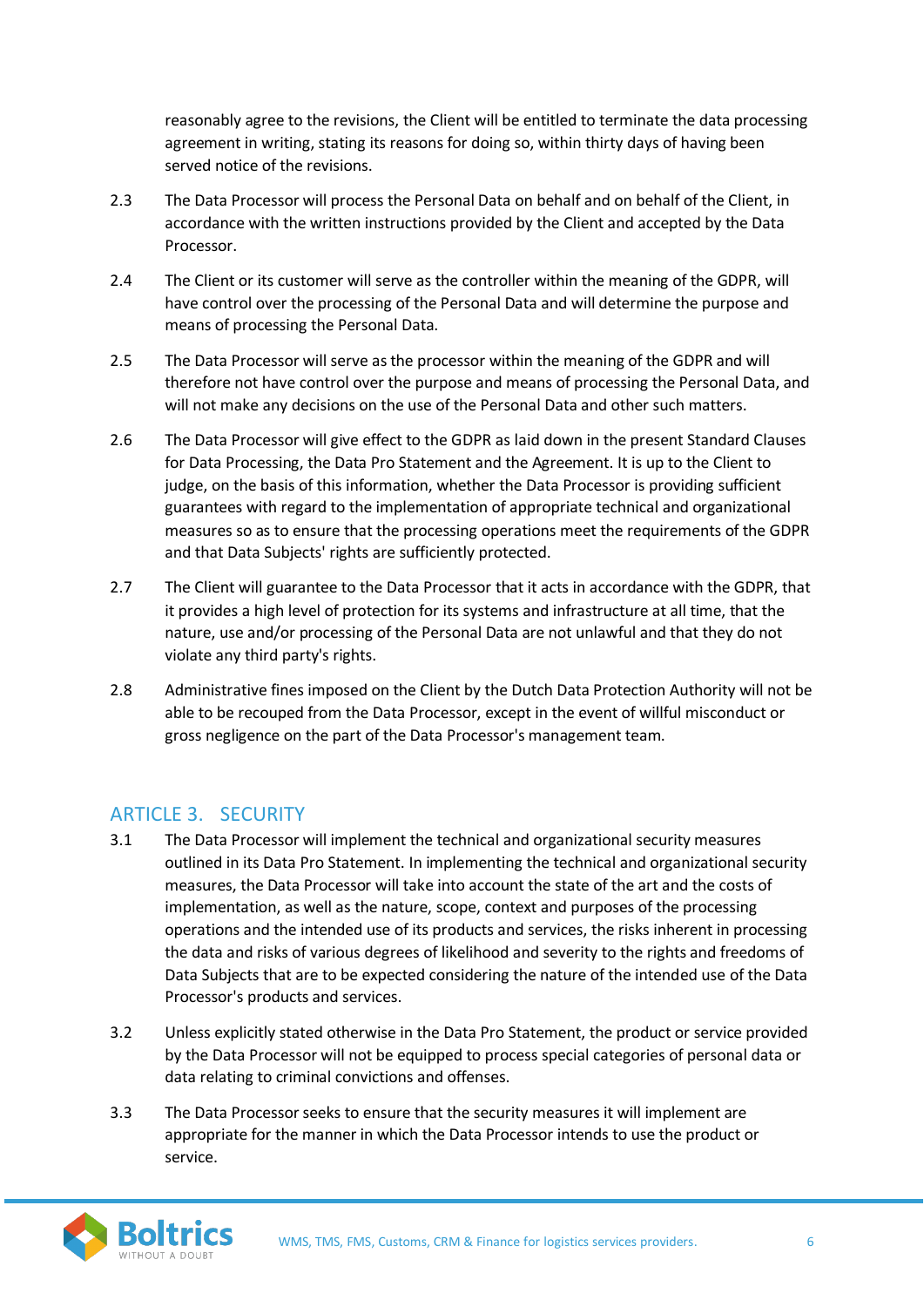- 3.4 In the Client's opinion, said security measures provide a level of security that is tailored to the risks inherent in the processing of the Personal Data used or provided by the Client, taking into account the factors referred to in Article 3.1.
- 3.5 The Data Processor will be entitled to adjust the security measures it has implemented if it feels that such is necessary for a continued provision of an appropriate level of security. The Data Processor will record any significant adjustments it chooses to make, e.g. in a revised Data Pro Statement, and will notify the Client of said adjustments where relevant.
- 3.6 The Client may request the Data Processor to implement further security measures. The Data Processor will not be obliged to honor such requests to adjust its security measures. If the Data Processor makes any adjustments to its security measures at the Client's request, the Data Processor will be allowed to invoice the Client for the costs associated with said adjustments. The Data Processor will not be required to actually implement these security measures until both Parties have agreed in writing and signed off on the security measures requested by the Client.

# ARTICLE 4. DATA BREACHES

- 4.1 The Data Processor does not guarantee that its security measures will be effective under all conditions. If the Data Processor discovers a data breach within the meaning of Article 4.12 of the GDPR, it will notify the Client without undue delay. The "Data Breach Protocol" section of the Data Pro Statement outlines the way in which the Data Processor will notify the Client of data breaches.
- 4.2 It is up to the Controller (the Client or its customer) to assess whether the data breach of which the Data Processor has notified the Controller must be reported to the Dutch Data Protection Authority or to the Data Subject concerned. The Controller (the Client or its customer) will at all times remain responsible for reporting data breaches which must be reported to the Dutch Data Protection Authority and/or Data Subjects pursuant to Articles 33 and 34 of the GDPR. The Data Processor is not obliged to report data breaches to the Dutch Data Protection Authority and/or to the Data Subject.
- 4.3 Where necessary, the Data Processor will provide more information on the data breach and will help the Client meet its breach notification requirements within the meaning of Articles 33 and 34 of the GDPR by providing all the necessary information.
- 4.4 If the Data Processor incurs any reasonable costs in doing so, it will be allowed to invoice the Client for these, at the rates applicable at the time.

# ARTICLE 5. CONFIDENTIALITY

- 5.1 The Data Processor will ensure that the persons processing Personal Data under its responsibility are subject to a duty of confidentiality.
- 5.2 The Data Processor will be entitled to furnish third parties with Personal Data if and insofar as such is necessary due to a court order, statutory provision or legal order to do so issued by a government agency.

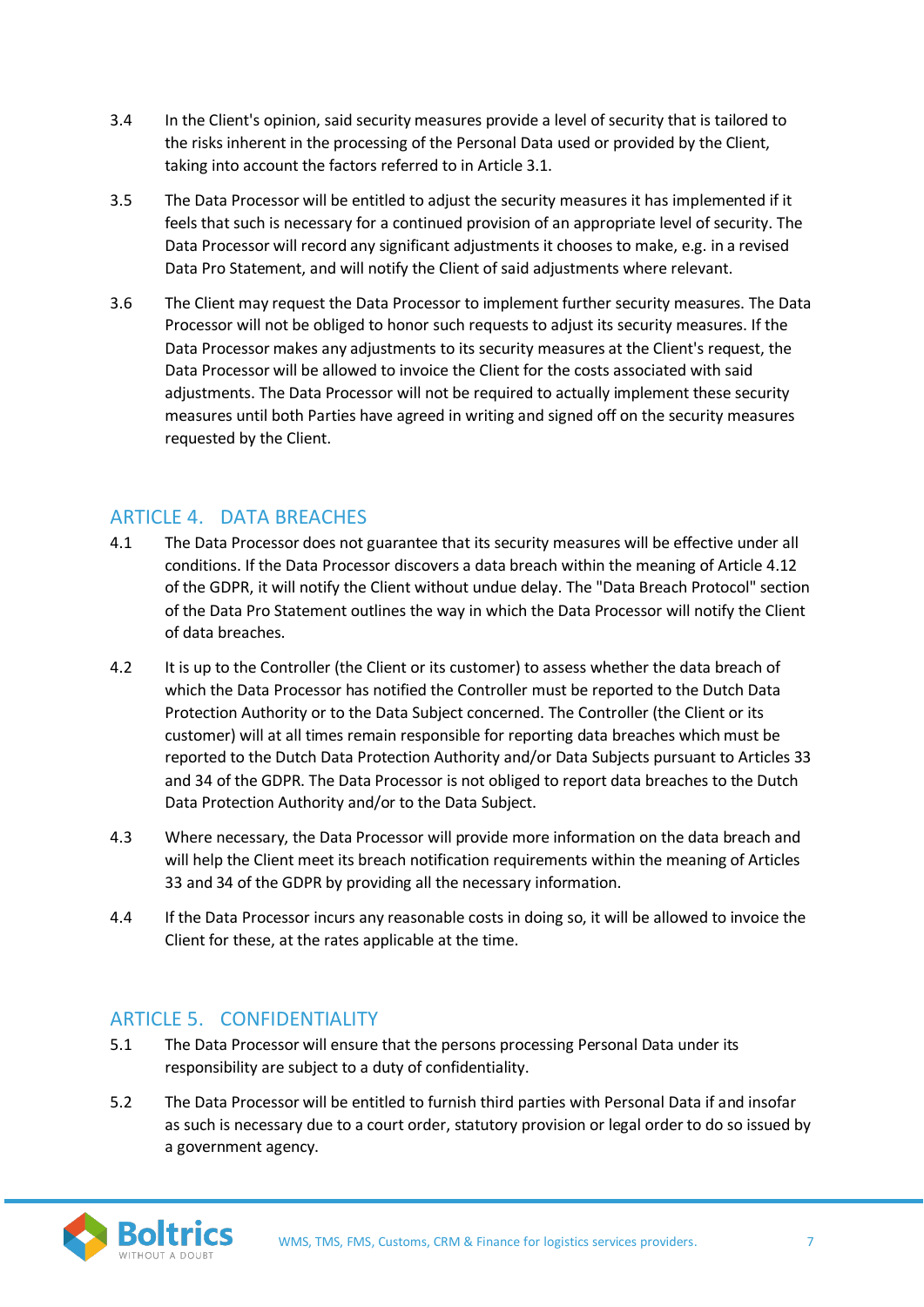5.3 Any and all access and/or identification codes, certificates, information regarding access and/or password policies provided by the Data Processor to the Client, and any and all information provided by the Data Processor to the Client which gives effect to the technical and organizational security measures included in the Data Pro Statement are confidential and will be treated as such by the Client and will only be disclosed to authorized employees of the Client. The Client will ensure that its employees comply with the requirements outlined in this article.

# ARTICLE 6. TERM AND TERMINATION

- 6.1 This data processing agreement constitutes part of the Agreement, and any new or subsequent agreement arising from it and will enter into force at the time of the conclusion of the Agreement and will remain effective until terminated.
- 6.2 This data processing agreement will end by operation of law when the Agreement or any new or subsequent agreement between the parties is terminated.
- 6.3 If the data processing agreement is terminated, the Data Processor will delete all Personal Data it currently stores and which it has obtained from the Client within the timeframe laid down in the Data Pro Statement, in such a way that the Personal Data will no longer be able to be used and will have been rendered inaccessible. Alternatively, if such has been agreed, the Data Processor will return the Personal Data to the Client in a machine-readable format.
- 6.4 If the Data Processor incurs any costs associated with the provisions of Article 6.3, it will be entitled to invoice the Client for said costs. Further arrangements relating to this subject can be laid down in the Data Pro Statement.
- 6.5 The provisions of Article 6.3 do not apply if the Data Processor is prevented from removing or returning the Personal Data in full or in part by a statutory provision. In such cases, the Data Processor will only continue to process the Personal Data insofar as such is necessary by virtue of its statutory obligations. Furthermore, the provisions of Article 6.3 will not apply if the Data Processor is the Controller of the Personal Data within the meaning of the GDPR.

# ARTICLE 7. THE RIGHTS OF DATA SUBJECTS, DATA PROTECTION IMPACT ASSESSMENTS (DPIA) AND AUDITING RIGHTS

- 7.1 Where possible, the Data Processor will cooperate with reasonable requests made by the Client relating to Data Subjects claiming alleged rights from the Client. If the Data Processor is directly approached by a Data Subject, it will refer the Data Subject to the Client where possible.
- 7.2 If the Client is required to carry out a Data Protection Impact Assessment or a subsequent consultation within the meaning of Articles 35 and 36 of the GDPR, the Data Processor will cooperate with such, following a reasonable request to do so.
- 7.3 In addition, at the Client's request, the Data Processor will provide all other information that is reasonably required to demonstrate compliance with the arrangements made in this data processing agreement. If, in spite of the foregoing, the Client has grounds to believe that the Personal Data is not processed in accordance with the data processing agreement, the Client